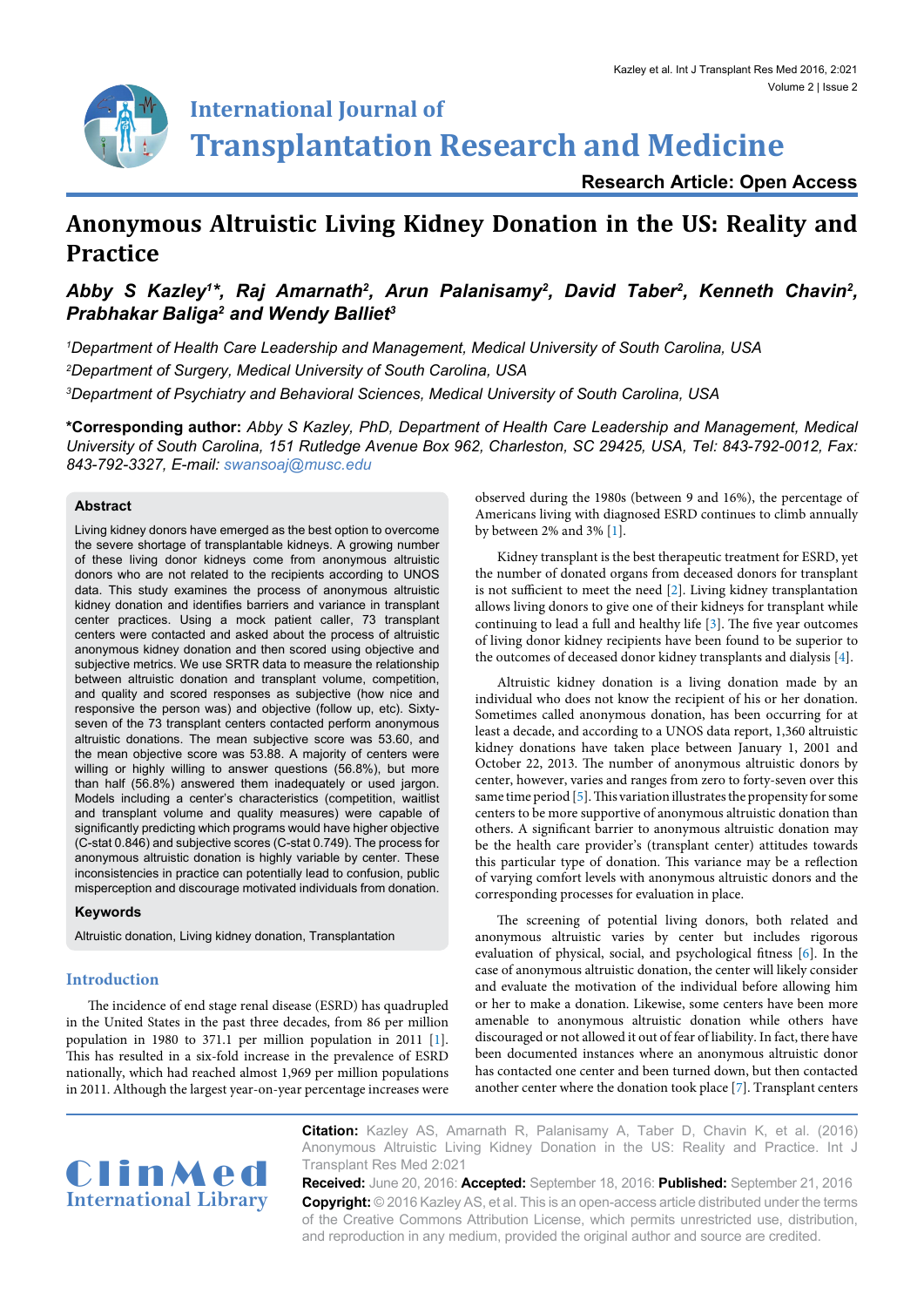have complete discretion of whether to allow altruistic kidney donors, and the legal and clinical practice of altruistic living kidney donation have discouraged some transplant centers from pursuing donors that they perceive to be risky. Transplant centers may fear legal or social ramifications or poor clinical outcomes from altruistic donors, despite the fact that no study has shown evidence of such consequences.

Some programs have specific protocol for dealing with inquiries about altruistic kidney donation. For example, Washington University reported their experience with inquiries and screening over a 30 month period. They had 731 donor inquiries [[8](#page-4-7)]. Of these 731, 131 called back after receiving information in the mail, 47 initiated evaluations, 19 completed the evaluation process, and seven actually donated. This example illustrates the potential barriers in the process that anonymous altruistic donors face in considering donation, and may also demonstrate that appropriate measures to assess and protect living donors are in place with education and screening.

The purpose of this study is to identify barriers in the process of anonymous altruistic living kidney donation and demonstrate the variance in procedures that exists by transplant center. The research question asks: what variance exists in centers for altruistic kidney donation?

#### **Methods**

In this study, we use a mock patient to call transplant programs and identify steps, barriers and facilitators of altruistic kidney donation. The transplant centers were selected as a convenience sample to be geographically diverse. A list of transplant centers was taken from the Kidney and Kidney/Pancreas Transplant Center Programs found on the Scientific Registry of Transplant Recipients website (srtr. org) (AL9). Contact information was taken from transplant center websites. If there was no direct number to the transplant program, the hospital operator number was used. The steps needed to find the correct contact at each transplant program was recorded. Centers that no longer did transplants or did not deal with living/altruistic donors were recorded, but excluded from analysis. The centers were called by a single individual (Physician Researcher) between September 2012 and May 2013. The individual caller claimed to be an individual interested in altruistic kidney donation when calling each of the centers and inquired about how to proceed. The caller used a script that was developed by an interdisciplinary team of two transplant surgeons, a health services researcher, a psychologist, and a transplant coordinator and was first tested on individual transplant coordinators at the study site center. Discrepancies in scoring or questions about responses were discussed with the team on a weekly basis.

The script is provided in the [appendix](http://clinmedjournals.org/articles/ijtrm/ijtrm-2-021-appendix.doc) and was specifically designed to represent a low risk anonymous altruistic donor. The researcher presented himself as Neal Johnson, a 33 y/o Caucasian software engineer in ideal health. Mr. Johnson was given an ideal BMI, B+ blood type, clean medical and family history and was in the process of moving to the locale of whatever transplant center he was calling. The script also included answers to likely questions such has why he wanted to donate, and why he was calling before moving. A Google Voice number and local address were set up should the transplant center require contact info. Upon calling a transplant center, the researcher immediately made an altruistic offer of kidney donation. During the course of the call, the researcher also asked about how potential donors were evaluated, whether this changed for altruistic donors, how recipients were selected, and what would happen if a donor did not match to any recipients on the center's list. The researcher also asked about paired kidney exchange if not mentioned by the transplant center contact. Any screening questions asked by the transplant center contact, steps in the donor evaluations, who the researcher talked to, and the researcher's impressions on the reaction to altruistic donation, willingness to answer questions, and ability to explain paired kidney exchange were recorded. Any additional calls made by the transplant center to the researcher after this initial call or additional efforts were also recorded. If the

transplant center sent any materials to the researcher, these were examined for anything directed toward altruistic donors. Twelve centers were randomly selected and then called again more than a year later and asked the same questions with a different name to test the reliability of the responses.

The data from each of the calls was compiled into a database created for the study, and SPSS was used to analyze the data. The study was IRB approved by MUSC, and deception was used because there is no other reasonable way to collect the data showing transplant center response to altruistic anonymous donation. One on hand, the deception was not honest, but the team felt that it was a necessary means to gather the information of interest since we doubt that transplant centers recognize how "altruistic friendly" they are if we were to ask them in a focus group. Additionally, since we will not identify any of the transplant centers individually, we perceive the risks to be minimal. We made a point to pilot test the script on our own transplant center as we were curious to know what we would find. The team further developed a scoring rubric [\(Appendix](http://clinmedjournals.org/articles/ijtrm/ijtrm-2-021-appendix.doc)) to rate each of the transplant centers' responses to the caller. The subjective scoring rubric gauged the interest score of the transplant center and took the reaction to the altruistic offer, willingness to answer questions, mention and explanation of a paired kidney exchange, ease of finding the right person to talk to about the process, explanation of tests and procedures, and adequacy of questions answered into account. Bonus points were given in the scores if the person at the center provided an additional contact or made additional offers for help or information. Objective measures were also considered and include whether the mailed packet contains materials for altruistic donors, whether the mailed packet presents paired kidney exchange, the time between the call and the postmark date on the packet, and whether the calls were returned within one week. For the objective measures, centers were awarded more points for developing their own materials that present altruistic anonymous donation because we believe the materials would present more detailed and specific information to the process at such a center and the development of such materials would represent an investment in the development of an altruistic anonymous donation program. The centers were then individually scored using the following equation:

Interest Level = 
$$
\frac{(Sum of applicable category scores) + (Bonus)}{Total Possible Score} \times 100\%
$$

Data from the Scientific Registry of Transplant Recipients (SRTR) was merged with the collected data to examine the relationship between a center's individual characteristics and their respective objective and subjective scores. Characteristics that were analyzed included measures related to competition (number of transplant centers per region and number of centers per OPO), quality (being cited by SRTR for higher than expected waiting list mortality, graft loss or death). Additional characteristics included in the modeling were transplant volume (deceased and living donor), numbers on the waiting list and numbers added to the waiting list. Modelling was conducted using backward conditional binary logistic regression, with the dependent variable set as above the median score. Separate models were developed for objective and subjective scores. Model performance and predictability was assessed by analyzing the  $R<sup>2</sup>$  and the ROC curve characteristics. Data was compiled and analyzed using SPSS version 22.0 (IBM Corp, Armonk, NY).

#### **Results**

During the study, 73 transplant centers were called. Of these 73, 67 received scores. The other six centers were not scored because they did not perform anonymous altruistic donations. Of the 73, 29 were in the Northeast, 19 were in the Southeast, 15 were in the West, and 10 were in the Midwest. The majority of the calls were sent straight to the living donor coordinator (n = 41, 56.2%) who handled the process. A smaller number were screened by an assistant and then went to the living donor coordinator ( $n = 9$ , 12.3%), screened by electronic or paper means before being sent to the living donor coordinator (n  $= 5, 6.8\%$ , or handled by an assistant only (n = 3, 4.1%). Five (6.8%) were handled in some other way, The additional ten centers either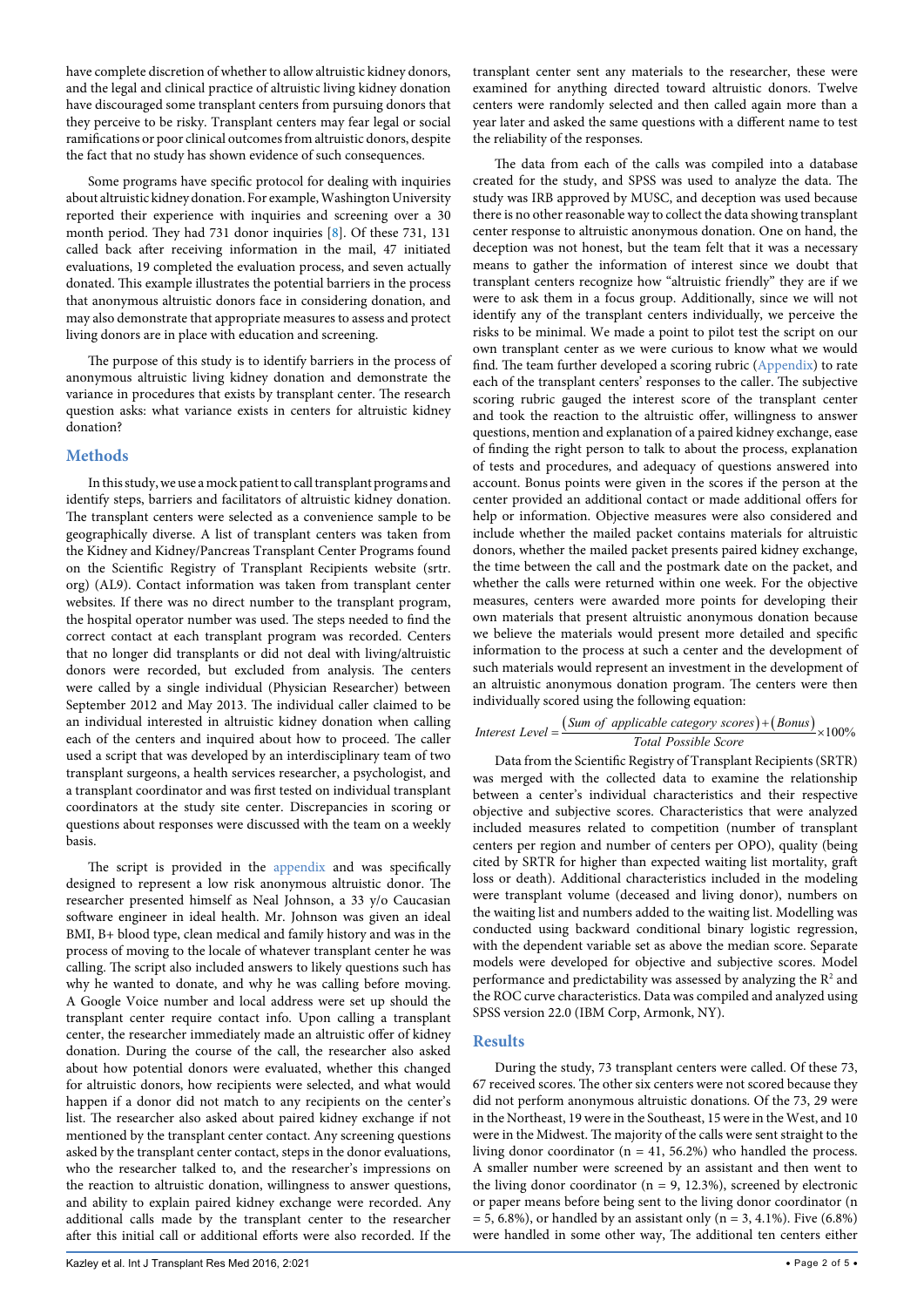#### <span id="page-2-0"></span>**Table 1: Subjective measures.**

| <b>Reaction to</b><br><b>Altruistic</b><br>Offer | Frequency<br>(%)   | Willingness<br>to Answer<br>Questions |                   | <b>Mention/</b><br><b>Explain</b><br>Paired<br>Kidney<br>Exchange |                   | Ease of<br><b>Finding</b><br>Proper<br>Person                              |             | <b>Test and</b><br><b>Procedures</b><br><b>Explained</b><br>Adequately |                      | Questions<br><b>Answered</b><br>Adequately |             |
|--------------------------------------------------|--------------------|---------------------------------------|-------------------|-------------------------------------------------------------------|-------------------|----------------------------------------------------------------------------|-------------|------------------------------------------------------------------------|----------------------|--------------------------------------------|-------------|
| Negative/<br>unfamiliar                          | $3(4.1\%)$         | Unwilling,<br>dismissive              | 8 (10.8%)         | Unable to<br>explain                                              | 2(2.7%)           | Extremely<br><b>Difficult</b>                                              | $6(8.1\%)$  | <b>No</b>                                                              |                      | 12 (16.2%) No opportunity                  | 11 (14.9%)  |
| No reaction                                      | 27 (36.5%)         | No offer                              | 13 (17.6%)        | No Mention                                                        | 29 (39.2%)        | Had to use<br>transplant<br>center<br>number,<br>call multiple<br>attempts | $9(12.2\%)$ | Yes                                                                    | 47 (63.5%) Poorly    | answered,<br>jargon                        | 42 (56.8%)  |
| Positive<br>reaction                             | 28 (37.8%)         | Willingness<br>to answer<br>questions | 29 (39.2%)        | <b>Brought</b><br>up and<br>adequately<br>explained               | 22 (29.7%)        | Had to use<br>tx number<br>then<br>transferred                             | 24 (32.4%)  | Excellent<br>explanation                                               | $1(1.4\%)$           | Adequately<br>answered                     | $6(8.1\%)$  |
| Highly<br>positive<br>reaction                   | $4(5.4\%)$         | Highly<br>willing                     | 13 (17.6%)        | Excellent<br>explanation                                          | $6(8.1\%)$        | Number<br>found<br>easily, direct<br>number to<br>appropriate<br>person    | 22 (29.7%)  | Total                                                                  | 60 (81.1%) Excellent | explanation                                | $1(1.4\%)$  |
| Total                                            | 62 (83.8%)         | Total                                 | 63 (85.1%)        | Total                                                             | 59 (79.7%)        | Total                                                                      | 61 (82.4%)  | Missing                                                                | 14 (18.9%) Total     |                                            | 60 (81.1%)  |
| Missing                                          | 12 (16.2%)         | Missing                               | 11 (14.9%)        | Missing                                                           | 15 (20.3%)        | Missing                                                                    | 13 (17.6%)  | Total                                                                  | 74<br>$(100.0\%)$    | Missing                                    | 14 (18.9%)  |
| Total                                            | 74 (100.0 %) Total |                                       | 74 (100.0%) Total |                                                                   | 74 (100.0%) Total |                                                                            | 74 (100.0%) |                                                                        |                      | Total                                      | 74 (100.0%) |

<span id="page-2-1"></span>**Table 2:** Objective measures.

| <b>Materials for Altruistic Donors</b> |             | Time Between Call and<br><b>Sending Packet</b> |             | <b>Calls Returned in</b><br>Reasonable time |             | <b>Paired Kidney</b><br><b>Exchanges</b> |             |
|----------------------------------------|-------------|------------------------------------------------|-------------|---------------------------------------------|-------------|------------------------------------------|-------------|
| No materials                           | 23 (31.1%)  | No packet or > 1 week                          | 13 (17.6%)  | No                                          | 11 (14.9%)  | <b>No</b>                                | 10 (13.5%)  |
| Yes                                    | 22 (29.7%)  | $<$ 1 week, $>$ 2 days                         | $9(12.2\%)$ | Yes                                         | 36 (48.6%)  | Yes                                      | 40 (54.1%)  |
| No packet                              | 7(9.5%)     | $\leq$ = 2 days                                | 13 (17.6%)  | Total                                       | 47 (63.5%)  | <b>Unknown</b>                           | $4(5.4\%)$  |
| Packet Intended, not received          | $ 5(6.8\%)$ | Day of call                                    | 21 (28.4%)  | Missing                                     | 27 (36.5%)  | Total                                    | 54 (73.0%)  |
| N/A                                    | 7(9.5%)     | Total                                          | 56 (75.7%)  | Total                                       | 74 (100.0%) | Missing                                  | 20 (27.0%)  |
| Total                                  | 64 (86.5%)  | Missing                                        | 18 (24.3%)  |                                             |             | Total                                    | 74 (100.0%) |
| Missing                                | 10 (13.5%)  | Total                                          | 74 (100.0%) |                                             |             |                                          |             |
| Total                                  | 74 (100.0%) |                                                |             |                                             |             |                                          |             |

<span id="page-2-2"></span>**Table 3:** Descriptive statistics of objective and subjective total scores.

| <b>Descriptive Statistics</b> |    |         |         |       |                |  |  |  |
|-------------------------------|----|---------|---------|-------|----------------|--|--|--|
|                               | N  | Minimum | Maximum | Mean  | Std. Deviation |  |  |  |
| <b>Objective Scores</b>       | 67 | 0       | 133     | 53.88 | 31.505         |  |  |  |
| Subjective Scores             | 67 | 0       | 93      | 53.60 | 21.317         |  |  |  |
| Valid N (listwise)            | 67 |         |         |       |                |  |  |  |

did not identify the role of the person. The responses collected in the second calls to twelve random selected transplant centers were nearly identical demonstrating reliability.

For the objective measures, the highest score was 133 with a mean of 53.88 and a standard deviation of 31.51. The mean of the transplant centers' subjective scores was 53.60 with a standard deviation of 17.879 and a range of 0-93. These scores and ranges illustrate the wide range of reactions to anonymous altruistic kidney donation and are illustrated in [table 1](#page-2-0), [table 2](#page-2-1) and [table 3](#page-2-2). For the bonus areas, one center offered follow up calls or contact more than three times, five centers made additional contact once or twice, and 55 centers did not make additional contact after the initial conversation. Two of the programs made offers of additional resources provided by the transplant center, and 59 did not. For the subjective measures, nearly an equal percentage had no reaction to the call or a positive reaction to the call (36.5 vs. 37.8%) as opposed to a negative reaction (4.1%) or a highly positive reaction (5.4%). A majority of the calls resulted in the center being willing or highly willing to answer questions (56.8%). Nearly an equal number of those did not mention paired exchange (39.2%) versus those that did mention and explain it or provide an excellent explanation (37.8%). While a majority answered the procedures and tests adequately (63.5%), in another question, we found that a majority also answered questions inadequately or using jargon (56.8%). 14.9% provided no opportunity to ask questions.

[Table 1](#page-2-0) shows that approximately half of the centers had a positive

Kazley et al. Int J Transplant Res Med 2016, 2:021 **• Page 3 of 5 • Page 3 of 5 •** Page 3 of 5 • **Page 3 of 5 •** 

or highly positive message about altruistic donation, while more than half of the centers were willing or very willing to provide information and answer questions. At the same time, more than half of the centers used jargon or provided information that might be difficult for an altruistic donor to understand.

For the objective measures, approximately one third (29.7%) provided a mailed packet for anonymous altruistic donors. Most of these sent the packet within one week of the call, and 54.1% mentioned the paired kidney exchange.

Eighteen of the centers had different processes for anonymous altruistic donors as opposed to other living donors. These other processes included additional steps such as a requirement to meet with a psychologist of social worker before beginning the clinical evaluation or a requirement for a cool down period to ensure the person really wanted to be a donor.

The analysis associating SRTR reported transplant center characteristics with the mean objective and subjective scores resulted in a number of statistically significant findings. Binary logistic regression demonstrated that a model including six variables (total transplants per year, number of centers per region, average centers per OPO, number of new additions to the waiting list, SRTR citation for higher than expected graft loss, and transplant rate for deceased donors) was capable of adequately predicting which centers were above the median objective score ( $R^2 = 0.373$ ,  $p < 0.001$ ). The ROC curve for this model resulting in very good predictability (C-stat: 0.846 (95% CI 0.75-0.94, see [Figure 1A\)](#page-3-0), with a positive predictive value (PPV) of 77% and a negative predictive value (NPV) of 78%. A similar model was developed for the subjective score and demonstrated good performance as well. This model included similar variables to the objective score model (number of patients added to the waiting list, transplant rate and SRTR performance measures for transplant outcomes) and was able to discern which centers were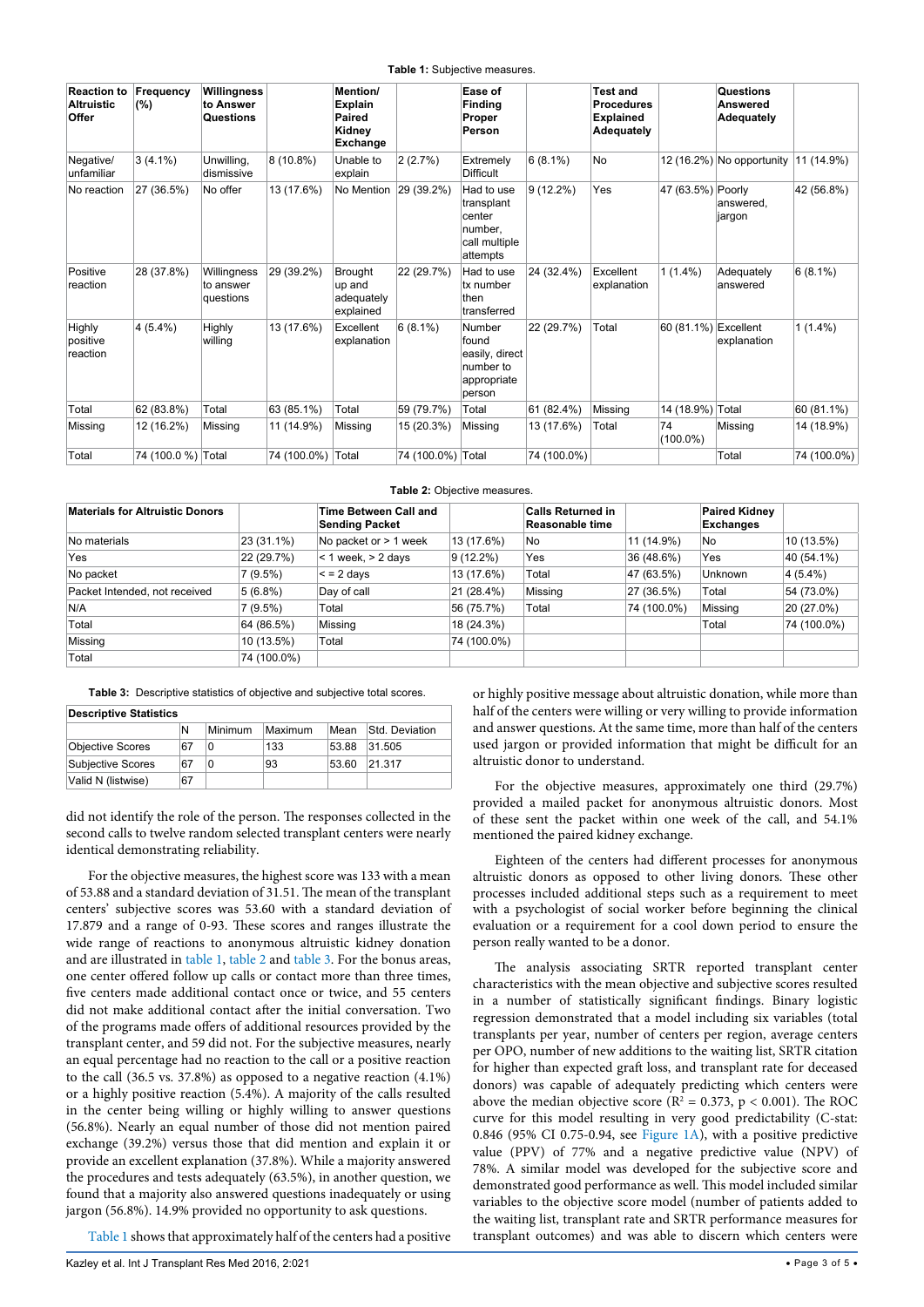<span id="page-3-0"></span>

above the median subjective score in  $(R^2 = 0.278, PPV = 72\%, NPV$ = 68%). [Figure 1B](#page-3-0) displays the ROC curve for the subjective model, demonstrating a C-stat of 0.759 (95% CI 0.64-0.888).

#### **Discussion**

Transplant centers and other stakeholders have struggled for more than a decade to deal with altruistic donors wondering about their motivations, despite a purported high prevalence of willingness from the population [\[9](#page-4-10)-[12](#page-4-11)]. According to Henderson, et al. "Studies indicate that 11% to 54% of individuals surveyed would consider donating a kidney, while alive, to a stranger. The idea of 'living anonymous donors' (LADs) as a donor source, however, has not been embraced by the medical community. Reservations focus on the belief that LADs might be psychologically unstable and thus unsuitable donors" [[13](#page-4-12)]. Altruistic behaviorhas been studied in several different disciplines including psychology, anthropology, religious studies, and economics [\[14](#page-4-13)[-18\]](#page-4-14). Theories of altruism have included reciprocal altruism, whereby one does something "good" with the expectation that someone else will do something good for them in return, a desire to "win prestige, respect, friendship, and other social and psychological objectives" [\[19\]](#page-4-15), or a desire to, "avoid scorn of others to receive social acclaim" [[20](#page-4-16)]. Despite the clear logic of these theories, they have been found to have poor predictive power in application, and they do not focus on the process of transplantation, but instead the individual motivations for donating [[21](#page-4-17)]. Donors have reported various motivations for donating including religious duty, belief in karma, a sense of moral duty, imagining oneself in the position of the recipient, or the desire to save a life [[7](#page-4-6)[,22,](#page-4-18)[23\]](#page-4-19). Rodrigue and colleagues examined psychosocial and functional outcomes of altruistic anonymous donation and found similar motives, psychological benefits, and feelings following the donation as traditional living donors [\[23\]](#page-4-19).

The most significant finding of this study is that there is wide variance in the acceptability and process of altruistic, attitudes of transplant center staff towards altruistic donors, anonymous donation by transplant center, potentially resulting in inconsistency or confusion for potential donors. Given the shortage of donated kidneys for donation, and the impact that one donation may have by sparking a paired kidney exchange or chain, it seems that providing a positive and consistent response to an individual interested in making an altruistic anonymous donation is essential. Despite this

variance, the responses were overall positive or highly positive, indicating that there is an overall acceptance and process in place to facilitate altruistic, anonymous donation. Our results relate to a study in Australia that found that altruistic donation was "relatively silent" on hospital websites, indicating a need of sources of reliable information related to such opportunities [[24](#page-4-8)].

Another interesting finding was the strong relationships that were identified when comparing a transplant center's SRTR reported characteristics (competition, volume and quality) and being above the median objective or subjective survey scores. These results may be explained by a number of scenarios. Certainly, centers that face more competition might be more motivated to develop formal altruistic donor programs to offset having lower numbers of deceased donor organs available. This would also apply to centers that have higher than expected waiting list mortality or lower than expected transplant rates and volumes. However, in addition to these factors, the decision to facilitate altruistic donors by developing a formal program may also be influenced by the culture, history, and risk tolerance within the transplant center. Certain centers may approach donation in a more "aggressive" way than others, but the authors do not mean to imply that aggressive is better than another different approach.

While there is great danger in not responding in a positive way when an altruistic, anonymous donor makes an inquiry, there is even greater danger in facilitating a donation in an inappropriate or dangerous way. Providers must balance the risk between these two alternative extremes and develop practices and procedures in a fair, equitable, and non-coercive way to facilitate altruistic, anonymous donations for individuals who wish to make such a gift. Baskin proposed in a commentary that the increasing need for organs has led to greater acceptance of altruistic donation while also presenting challenges in how to respond to such offers and evaluate altruistic donors [\[25\]](#page-4-9). Barriers to the altruistic process include a lack of information available to potential donors and inconsistent practices and responses based on which center is called.

The identification and promotion of best practices for facilitating the process of altruistic anonymous donation should be sought from transplant centers in the US. While there may be a number of ways to approach the process in a positive and productive way, centers might seek evidence of practices that lead to best outcomes for donors, recipients, and centers, which reduce unnecessary risk.